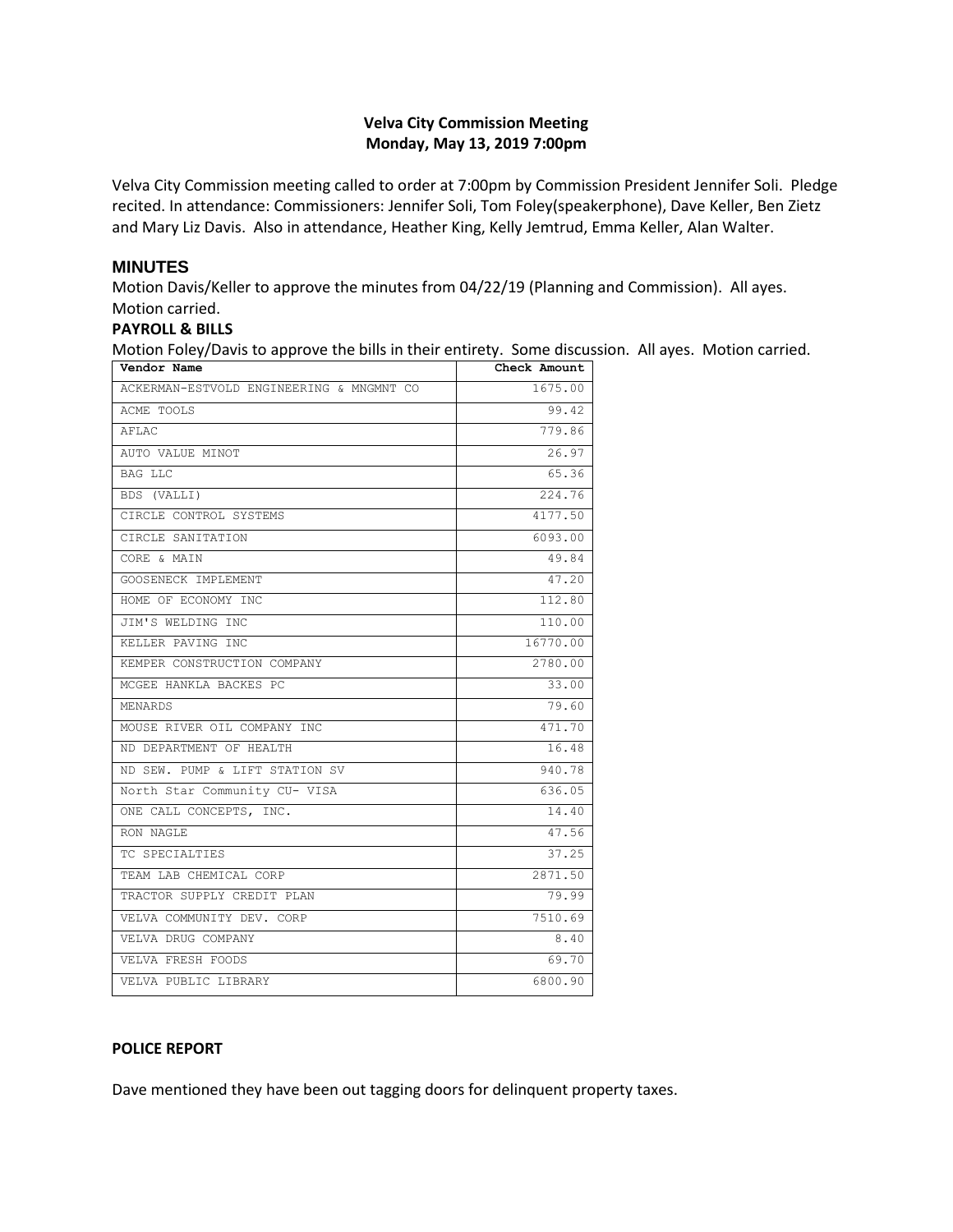#### **GUESTS**

Request from Clint Hudkins to transfer the Finishline liquor license for a rodeo on August 17, 2019. Motion Keller/Davis to transfer the liquor license to the rodeo grounds. Some discussion on the rates for the local rate for liquor license. Keller believes it was raised within the past couple of years. Heather and Kerry to research. All ayes. Motion carried.

#### **NEW BUSINESS**

Velva Fire Department request for funds from Fire Department Equipment Reserve fund to pay for hoses. Motion Keller/Davis to pay \$4,130.00 to the Fire Department so they can buy their hoses.

Circle Sanitation was here to discuss our contract. They will take nearly everything (no appliances) at the curb.

Elizabeth Colby was here from Velva Community Improvement Committee to get approval to put planters on Main St to make it more aesthetically pleasing. Motion Davis/Foley that the Velva Community Improvement Committee goes forward with the planters on Main St. All ayes. Motion carried.

Discussion on weed spraying for dike and the streets. Mike Heisler to bring in bid for next meeting on price to spray the dike. Dave Keller might get a 4-wheeler and the city can use it to spray weeds on streets. Citizens are responsible for weeds in their own yard.

## **OLD BUSINESS**

Police Contract Town Hall Meetings to be scheduled. Tom Foley will work with the office to schedule some meetings.

#### **REPORTS OF THE PRESIDENT**

Soli talked about the Employee Handbook update.

#### **REPORTS OF OFFICERS**

Street Commissioner: Kelly Jemtrud will bring quotes to the next meeting for cost of patching. It was mentioned the path that the trucks took for the Velva Park Bridge project will be fixed by the contractor.

Discussion was held to get Public Works a Laptop. Heather will research and get some quotes. Cemetery Commissioner: The cemetery is looking good, with very little weeds so far. Mike Heisler had sprayed in the fall last year.

## **AUDITOR REPORT**

Karla Harmel from AE2S will be here on May 28<sup>th</sup> for a Finance Committee meeting and for the commission meeting to give us an update.

#### **BUILDING INSPECTOR/ASSESSOR**

#### **ENGINEERING**

The Velva Park Bridge project is expected to be completes in mid-July.